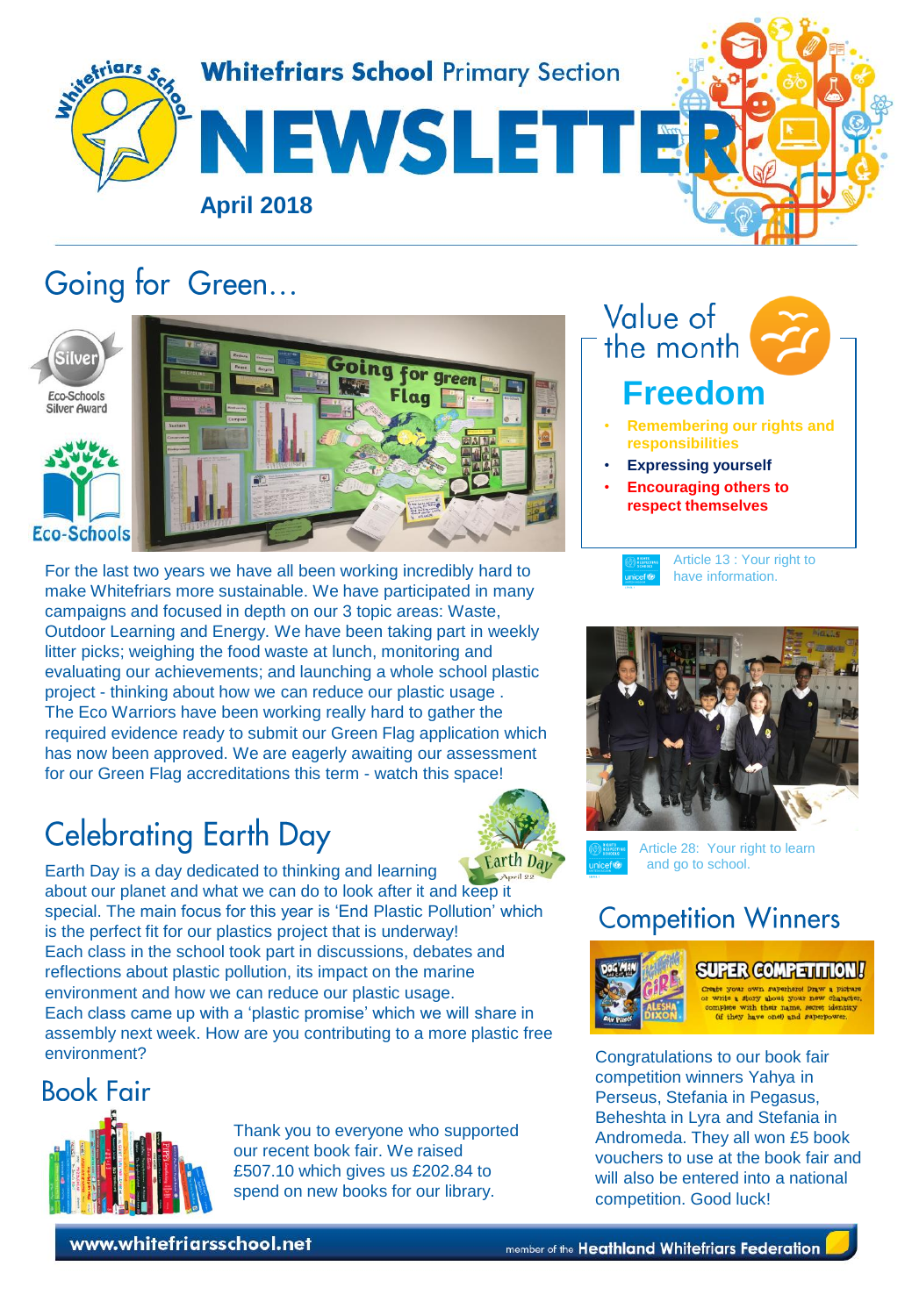

## Walk to School Week



A generation ago, 70% of us walked to school, now it's less than half! Walking to school helps children feel happier and healthier because they arrive fit, refreshed and ready to learn.

More families walking means fewer cars on the road during the school run helping to reduce congestion and pollution at the school gates. During National Walking Month - MAY - Walk to School Week is from 21st - 25th May and we'd like school pupils to take part in our Five Day Walking Challenge. For more information visit [www.livingstreets.org.uk/walktoschool.](http://www.livingstreets.org.uk/walktoschool)

Article 6: Your right to life and to be healthy.

### **Eggs and Caterpillars**



Some caterpillars arrived in Nursery and Reception last week! They are getting bigger and we can't wait to see how they change next! We are also having some eggs arrive next month! I wonder what will be inside them?

Article 28: Your right to learn and go to school.

#### Middlesex Chance to Shine



As many parents are aware, we had some representatives from All Stars (an ECB initiative for 5-8year olds) who will be running cricket clubs throughout the summer at Bessborough Cricket Club. Part of this initiative was that they delivered free coaching from Year 1 to Year 4 for a week. Pupils thoroughly enjoyed their additional cricket sessions through the week and, hopefully, many will join the cricket club during the summer holidays to try out their newly acquired skills!



Article 15: Your right to meet with friends and join groups and clubs



Year 2 football team took part in the Harrow Borough Mini Football Festival on 19th April. They were amazing! They had the chance to play 5 games and came out undefeated with all draws or wins! They worked as a team and supported one another brilliantly. Stay tuned for the next Year 2 football game results.